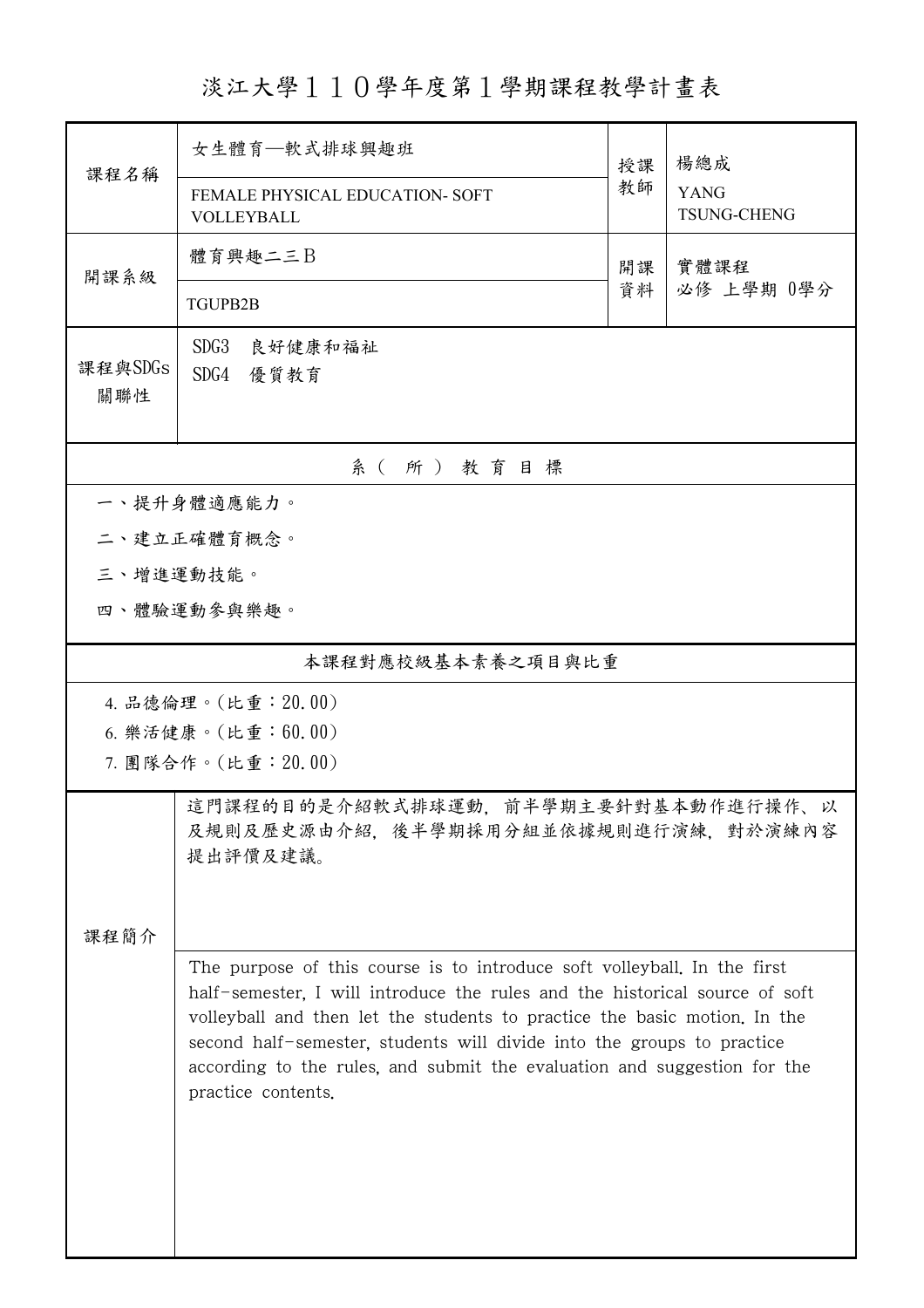## 本課程教學目標與認知、情意、技能目標之對應

將課程教學目標分別對應「認知(Cognitive)」、「情意(Affective)」與「技能(Psychomotor)」 的各目標類型。

一、認知(Cognitive):著重在該科目的事實、概念、程序、後設認知等各類知識之學習。

二、情意(Affective):著重在該科目的興趣、倫理、態度、信念、價值觀等之學習。

三、技能(Psychomotor):著重在該科目的肢體動作或技術操作之學習。

| 序<br>號         | 教學目標(中文)                       |                                                |            | 教學目標(英文)                                                                                                         |                                       |  |  |
|----------------|--------------------------------|------------------------------------------------|------------|------------------------------------------------------------------------------------------------------------------|---------------------------------------|--|--|
| $\mathbf{1}$   | 1.能夠瞭解軟式排球運動歷史發展<br>及正確基本動作原理。 |                                                |            | 1. Understanding the historical development of soft<br>volleyball and the principle of correct basic<br>movement |                                       |  |  |
|                | 2.瞭解規則及比賽進行方式。                 |                                                |            | 2. Understanding the rules and the processes of<br>competition.                                                  |                                       |  |  |
| $\overline{3}$ | 3.能正確做出軟式排球的基本動<br>作。          |                                                |            | 3. Play the basic movement of soft volleyball<br>correctly.                                                      |                                       |  |  |
| 4              | 行演練。                           | 4.學會應用比賽規則及基本動作進                               |            | 4. To learn how to use the competition rules and<br>practice the basic motion.                                   |                                       |  |  |
|                | 教學目標之目標類型、核心能力、基本素養教學方法與評量方式   |                                                |            |                                                                                                                  |                                       |  |  |
| 序<br>號         | 目標類型                           | 院、系 $(\kappa)$<br>核心能力                         | 校級<br>基本素養 | 教學方法                                                                                                             | 評量方式                                  |  |  |
| 1              | 認知                             |                                                | 467        | 講述、實作                                                                                                            | 測驗、討論(含課<br>堂、線上)、實作、活<br>動參與         |  |  |
| 2              | 認知                             |                                                | 467        | 講述、體驗                                                                                                            | 測驗、討論(含課<br>堂、線上)、實作、活<br>動參與         |  |  |
| 3              | 技能                             |                                                | 467        | 講述、實作、體驗                                                                                                         | 測驗、討論(含課<br>堂、線上)、活動參與                |  |  |
| 4              | 技能                             |                                                | 467        | 講述、討論、實作                                                                                                         | 測驗、討論(含課<br>堂、線上)、報告(含口<br>頭、書面)、活動參與 |  |  |
|                | 授課進度表                          |                                                |            |                                                                                                                  |                                       |  |  |
| 週<br>次         | 日期起訖                           | 内 容 (Subject/Topics)<br>備註                     |            |                                                                                                                  |                                       |  |  |
|                | $110/09/22$ ~<br>110/09/28     | 軟式排球的歷史、比賽方式及基本動作介紹。                           |            |                                                                                                                  |                                       |  |  |
| $\overline{2}$ | $110/09/29$ ~<br>110/10/05     | 1發球、<br>接發球及高手傳球綜合練習。2基本裁判法講<br>述 (1)          |            |                                                                                                                  |                                       |  |  |
| 3              | $110/10/06 \sim$<br>110/10/12  | 接發球及高手傳球綜合練習。2基本裁判法講<br>1發球、<br>述 (2)          |            |                                                                                                                  |                                       |  |  |
| 4              | $110/10/13$ ~<br>110/10/19     | 1扣球練習(助跑腳步及揮臂動作)、高手傳球與扣球配合<br>練習。2基本裁判法講述 (1)。 |            |                                                                                                                  |                                       |  |  |
| 5              | $110/10/20$ ~<br>110/10/26     | 1扣球練習(助跑腳步及揮臂動作)、高手傳球與扣球配合<br>練習。2基本裁判法講述 (2)。 |            |                                                                                                                  |                                       |  |  |
|                |                                |                                                |            |                                                                                                                  |                                       |  |  |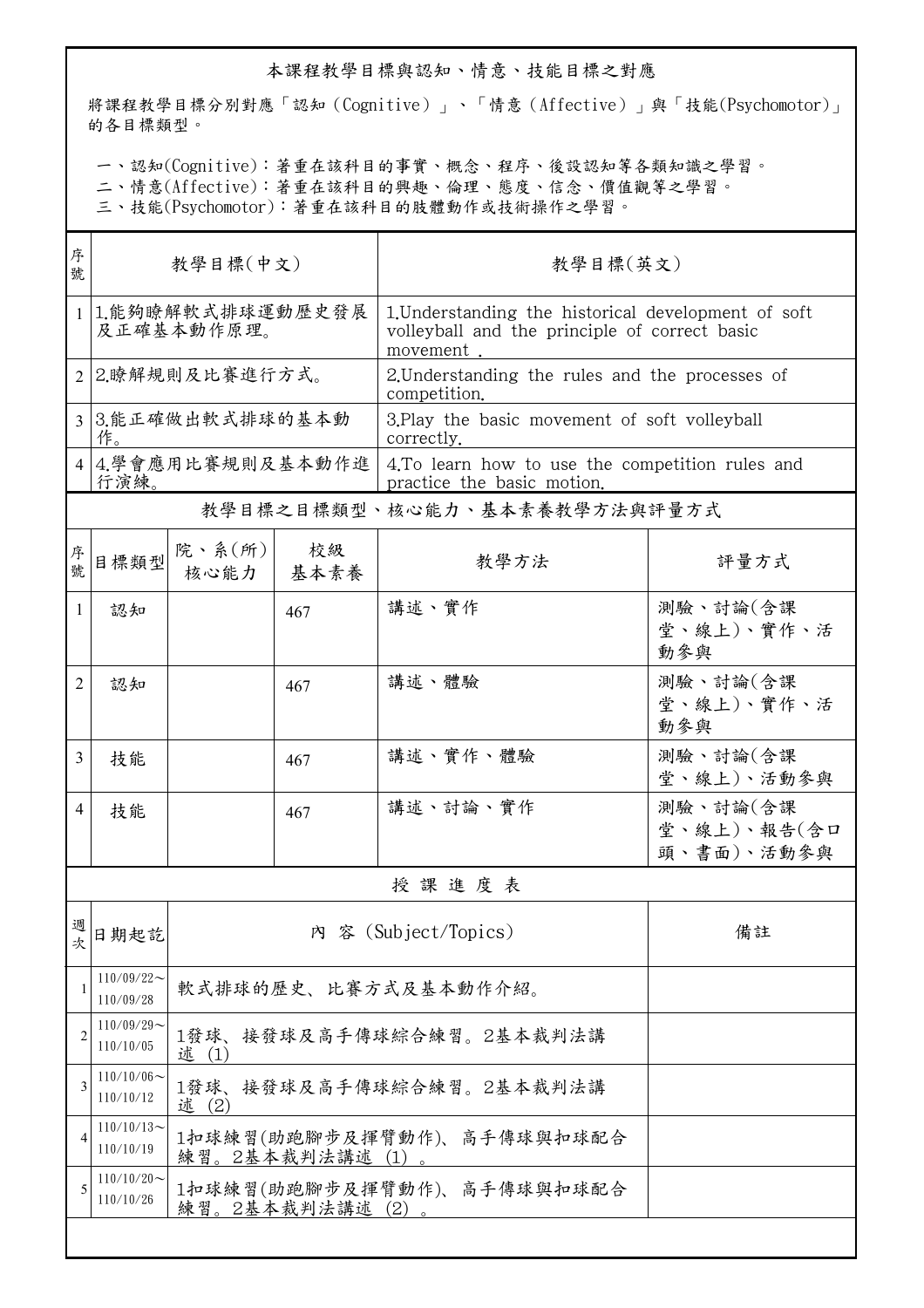| 6           | $110/10/27$ ~<br>110/11/02                               | 1兩人小組高低手跑動傳球 (小組比賽) 。2.基本裁判法<br>講述 (3)                                                                                                             |                             |  |  |
|-------------|----------------------------------------------------------|----------------------------------------------------------------------------------------------------------------------------------------------------|-----------------------------|--|--|
| 7           | $110/11/03$ ~<br>110/11/09                               | 1兩人小組高低手跑動傳球 (小組比賽)。2比賽進行方<br>式及暫停時機講述 (4)                                                                                                         | 體適能檢測                       |  |  |
|             | $110/11/10$ ~<br>110/11/16                               | 1小組整合練習 (隊伍分組) 及隊名、隊長、隊呼制<br>訂。(1)。                                                                                                                | 體適能檢測                       |  |  |
| $\mathbf Q$ | $110/11/17$ ~<br>110/11/23                               | 期中考試週                                                                                                                                              |                             |  |  |
| 10          | $110/11/24$ ~<br>110/11/30                               | 1期末學期分組比賽。2賽後檢討(7-1)。                                                                                                                              |                             |  |  |
| 11          | $110/12/01$ ~<br>110/12/07                               | 1期末學期分組比賽。2賽後檢討(7-2)。                                                                                                                              | 課程需<br>求11~15週。1-2次室內<br>課程 |  |  |
| 12          | $110/12/08$ ~<br>110/12/14                               | 1期末學期分組比賽。2賽後檢討(7-3)。                                                                                                                              |                             |  |  |
| 13          | $110/12/15$ ~<br>110/12/21                               | 1期末學期分組比賽。2賽後檢討(7-4)。                                                                                                                              |                             |  |  |
| 14          | $110/12/22$ ~<br>110/12/28                               | 1期末學期分組比賽。2賽後檢討(7-5)。                                                                                                                              |                             |  |  |
| 15          | $110/12/29$ ~<br>111/01/04                               | 12/31開國紀念日補假                                                                                                                                       |                             |  |  |
| 16          | $111/01/05$ ~<br>111/01/11                               | 備案賽程                                                                                                                                               |                             |  |  |
| 17          | $111/01/12$ ~<br>111/01/18                               | 期末分組比賽課程備案日                                                                                                                                        |                             |  |  |
| 18          | $111/01/19$ ~<br>111/01/25                               | 期末考試週                                                                                                                                              |                             |  |  |
| 修課應<br>注意事項 |                                                          | 1.需穿著運動服裝及球鞋。<br>2.請假請依學校規定辦理:缺課總時數達該科授課時數三分之一時,學期成績以<br>零分計算。<br>3.點名成績按出席比例計分 = 100 - 缺勤次數 ÷ 總點名次數 × 100<br>4.本門課全程採用軟式排球上課,擊球時可降低疼痛感。適合所有初學者選修。 |                             |  |  |
|             | 教學設備                                                     | 其它(白板、麥克風、計分牌、軟式排球、其他(教學平台))                                                                                                                       |                             |  |  |
|             | 教科書與<br>教材                                               |                                                                                                                                                    |                             |  |  |
|             | 1.ソフトバレーボールのルールと審判法<br>參考文獻<br>2. 2012年度版ソフトバレー ボール競技規則書 |                                                                                                                                                    |                             |  |  |
|             | 批改作業<br>篇(本欄位僅適用於所授課程需批改作業之課程教師填寫)<br>篇數                 |                                                                                                                                                    |                             |  |  |
|             | 學期成績<br>計算方式                                             | % ◆平時評量: 26 ◆期中評量:<br>◆出席率:<br>◆期末評量:60.0 %<br>◆其他〈出席與平常表現40%〉:40.0 %                                                                              | $\%$                        |  |  |
|             |                                                          |                                                                                                                                                    |                             |  |  |